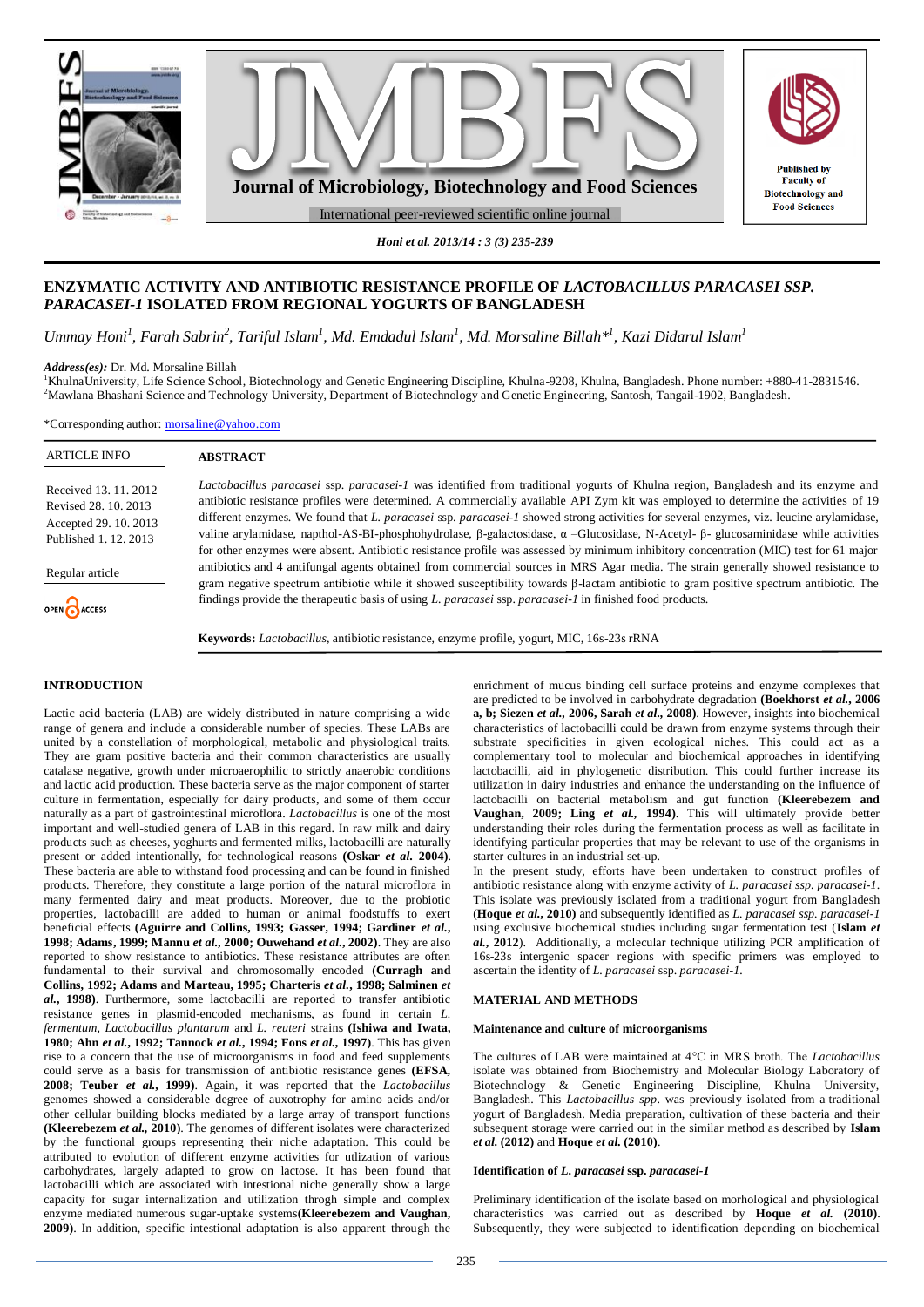parameters and designated as *L. paracasei* ssp. *paracasei-1* (**Islam** *et al.,* **2012**). Furthermore, for molecular identification of this isolate was conducted using amplification of 16s-23s rRNA gene spacer regions in this study. For this purpose, two pair of primers (Lp1F: sequences **5'- >3'**GGGGATCACCCTCAAGCACCCT and Lp1R: sequences **5'->3'**  GCGTCAGCGGTTATGCGATGC) and  $(Lp9F:$  sequences  $5'-3'$ <br>TCTGACGGAAACCTGCACACACG and  $Lp9R:$  sequences  $5'-3'$ TCTGACGGAAACCTGCACACACG and Lp9R: CTTGCGTCAGCGGTTATGCGA) specific for the 16s-23s spacer region of *L.paracasei* were selected. Primers were designed by using the primer tool from GenBank. The GenBank accession numbers of 16S-23s spacer sequences is U32964 for *L. paracasei* (**Tisala** *et al***., 1996**). Chromosomal DNA of *L. paracasei* was isolated by using the protocol described by **Andrea** *et al***., (2001)**. The PCR reactions were carried out in a thermocycler (Eppendorf AG, Hamburg, Germany) with a final volume of 10  $\mu$ l composed of 2.7 $\mu$ l dH<sub>2</sub>O, 2 $\mu$ l template DNA, 1µl forward primer, 1µl reverse primer, 1µl dNTPS (250µM), 1µl reaction buffer (10x), 0.3µl MgCl<sub>2</sub> (1.5 mM), 1µl Taq DNA polymerase (2U). The reagents for PCR amplification were purchased from Bioneer Corp., USA unless otherwise stated.

The amplification cycle was consisted of initial denaturation at  $94^{\circ}$ C for 5 min, denaturation at  $94^{\circ}$ C for 1 min, annealing at  $57^{\circ}$ C for 1 min, elongation or extension at  $72^{\circ}$ C for 2 min, after the end of 30 cycles a final elongation at  $72^{\circ}$ C for 5 min. Then the reaction mixture was kept at 4°C for 24 h. The amplified products were analyzed at 2% agarose gel stained in 2.5% ethidium bromide, visualized and documented.

#### **Enzyme activity**

*L. paracasei* ssp*. paracasei-1* was assayed for 19 different enzymes in accordance to manufacturer's protocol (API Zym kit, BioMe´rieux, France). Briefly, the cells from a single colony grown on MRS agar medium were suspended in API suspension medium to a density of 5 McFarland. Sixty-five µl of the sample was added to each cupule and the test strips were incubated for 4 h at  $37^\circ$  C. Following incubation, 1 drop of ZYM A (API; tris-hydroxymethylaminomethane, hydrochloric acid, sodium lauryl sulphate, H<sub>2</sub>O) and ZYM B (API; fast blue BB, 2-methoxyethanol) were added to each cupule. The gallery was kept in the dark for 5 minutes and then exposed under a 500-watt lamp for 20 seconds to prevent non-specific yellowing of the coloring reagent. The reactions were then graded 0-5, depending on the intensity of color compared with representations on a color chart.

### **Determination of antibiotic resistance profile by minimum inhibitory concentration (MIC) test**

MIC profiles of *L. paracasei* ssp*. paracasei-1* were determined against 61 antibiotics and 4 antifungal agents according to manufacturer's instructions (HiMedia, India). Briefly, the 0.5 McFarland standard equivalent bacterial cultures were inoculated by spread plate technique in MRS agar media. MIC combs (Hi-Media, India) were spotted over the inoculums and subsequently incubated for 16 h at  $37^{\circ}$  C. The results with the lowest concentration of inhibition were listed for representation and interpreted as susceptible, intermediate and resistant according to standard specifications of CLSI, designed for antibiotics testings **(CLSI, 2012)**.

# **RESULTS AND DISCUSSION**

## **The isolate was identified as** *L. paracasei* **ssp.** *paracasei-1*

MRS agar media facilitated the isolation of LAB from other bacteria which was in good agreement with other findings related to isolation of *lactobacillus* from milk and milk products (**Hoque** *et al.,* **2010**, **Coeuret** *et al.,* **2003**). The isolates were identified as *Lactobacillus* based on morphological, physiological and biochemical attributes. They formed small, circular, white-creamy colored colonies; were gram positive, rod shaped non-motile, catalase negative and nonspore forming. Apart from that, they were able to coagulate milk and tolerate a number of inhibitory substances in medium such as NaCl and phenol in varying concentrations. The results from sugar fermentation patterns denoted the isolated *Lactobacillus spp.* as *L. paracasei* ssp. *paracasei-1* with 95% confidence which was similar to the findings reported by **Islam** *et al.***, 2012.** The selective amplification of 16s-23s rRNA intergenic region using two specific primer pairs (Lp1F and Lp1R) and *(*Lp9F and Lp9R), as shown in Figure 1 ascertained the molecular identification of this *L. paracasei* ssp. *paracasei-1.* Agarose-gel electrophoresis revealed that PCR amplified products generated bands of 146 and 190 bp lengths with two different primer pair. These lengths are in exact concordance to *L. paracasei* ssp.



**Figure 1** PCR amplification of 16s-23s internal spacer region of *Lactobacillus* isolate using species-specific primers. M: GeneRuler<sup>TM</sup> Low Range Ladder (MBI) Fermentas); Lp1: PCR amplification product (146bp) using primer pair Lp1F and Lp1R; Lp9: PCR amplification product (190 bp) using primer pair Lp9F and Lp9R.

### **Most of the enzymes activities of** *L. paracasei* **ssp.** *paracasei-1* **were observed related with nutrient absorption and metabolism**

The results of enzymatic activity of *Lactobacillus paracasei* ssp. *paracasei-1* are shown in Table 1. It possessed strong activity for leucine arylamidase, valine arylamidase, napthol-AS-BI-phosphohydrolase, β-galactosidase, α –Glucosidase, N-Acetyl- β- glucosaminidase (mean activity 4-5) while activity of other ezymes were absent in this isolate. Among them, leucine and valine arylamidase as well as β-galactosidase are related to nutrient absorption and metabolism. High level of β-glucuromidase in clinically pathogenic strains like *E. Coli* and *Clostridium*  has been reported (**Gadelle** *et al.***, 1985; Hawksworth** *et al.***, 1971**). No harmful enzyme activity such as  $\beta$ -glucuronidase was observed in the enzyme activity profile of *L. paracasei* ssp. *paracasei-1*.

LAB with low β-glucuronidase is considered to inhibit the growth of  $β$ glucuronidase-positive pathogenic or harmful bacteria in the gut by formation of antimicrobial substances or by competition with other microbes for adhesion sites and nutrients (**Silva** *et al.***, 1987**; **Islam and Haziyamin, 2012**). Thus the isolate *L. paracasei* ssp. *paracasei-1* may have therapeutic potential in the intestinal environment when used in dairy products because it may produce less toxic compounds released by β-glucuronidase reaction on benign substrates in the colon.

**Table 1** Assays for enzyme activity in *Lactobacillus paracasei* ssp. *paracasei-1*

| No.            | <b>Enzyme Assayed For</b>      | Lactobacillus paracasei<br>ssp. paracasei-1 |
|----------------|--------------------------------|---------------------------------------------|
| 1              | Control                        | (0)                                         |
| $\overline{2}$ | Alkaline phosphatase           | $-$ (0)                                     |
| 3              | Esterase $(C4)$                | $- (2)$                                     |
| $\overline{4}$ | Esterase lipase                | $- (2)$                                     |
| 5              | Lipase                         | $- (1)$                                     |
| 6              | Leucine arylamidase            | $+(5)$                                      |
| 7              | Valine arylamidase             | $+(5)$                                      |
| 8              | Cystine arylamidase            | $- (2)$                                     |
| 9              | Trypsin                        | $- (1)$                                     |
| 10             | $\alpha$ -Chymotrypsin         | $- (1)$                                     |
| 11             | Acid phosphatase               | $- (2)$                                     |
| 12             | Napthol-AS-BI-phosphohydrolase | $+(4)$                                      |
| 13             | $\alpha$ -Galactosidase        | $-$ (0)                                     |
| 14             | β-Galactosidase                | $+(5)$                                      |
| 15             | $\beta$ -Glucuronidase         | $-$ (0)                                     |
| 16             | $\alpha$ -Glucosidase          | $+(4)$                                      |
| 17             | $\beta$ -Glucosidase           | $- (1)$                                     |
| 18             | N-Acetyl-β- glucosaminidase    | $+(5)$                                      |
| 19             | $\alpha$ –Mannosidase          | $-$ (0)                                     |
| 20             | $\alpha$ -Fucosidase           | $- (1)$                                     |

Enzyme activities were measured in a 0-5 scale, where 0 represents no activity and 5 represents maximum activity respectively.

### **Antibiotic resistance profiles of** *L. paracasei* **ssp.** *paracasei-1*

The results of MIC test against 61 antibiotics and 4 antifungal agents are listed in Table 2. *Lactobacillus paracasei* ssp. *paracasei-1* was resistant against Amikacin, Cefepime, Fusidic Acid, Gentamicin, Kanamycin, Lomefloxacin, Nalidixic Acid, Neomycin, Nitrofurantoin, Polymixin B, Streptomycin, Sulphadiazine, Sulphafurazole, Sulphamethizole, Sulphamethoxypyridazine, Sulphaphenazole, Tobramycin, Vancomycin and all four antifungal agents. The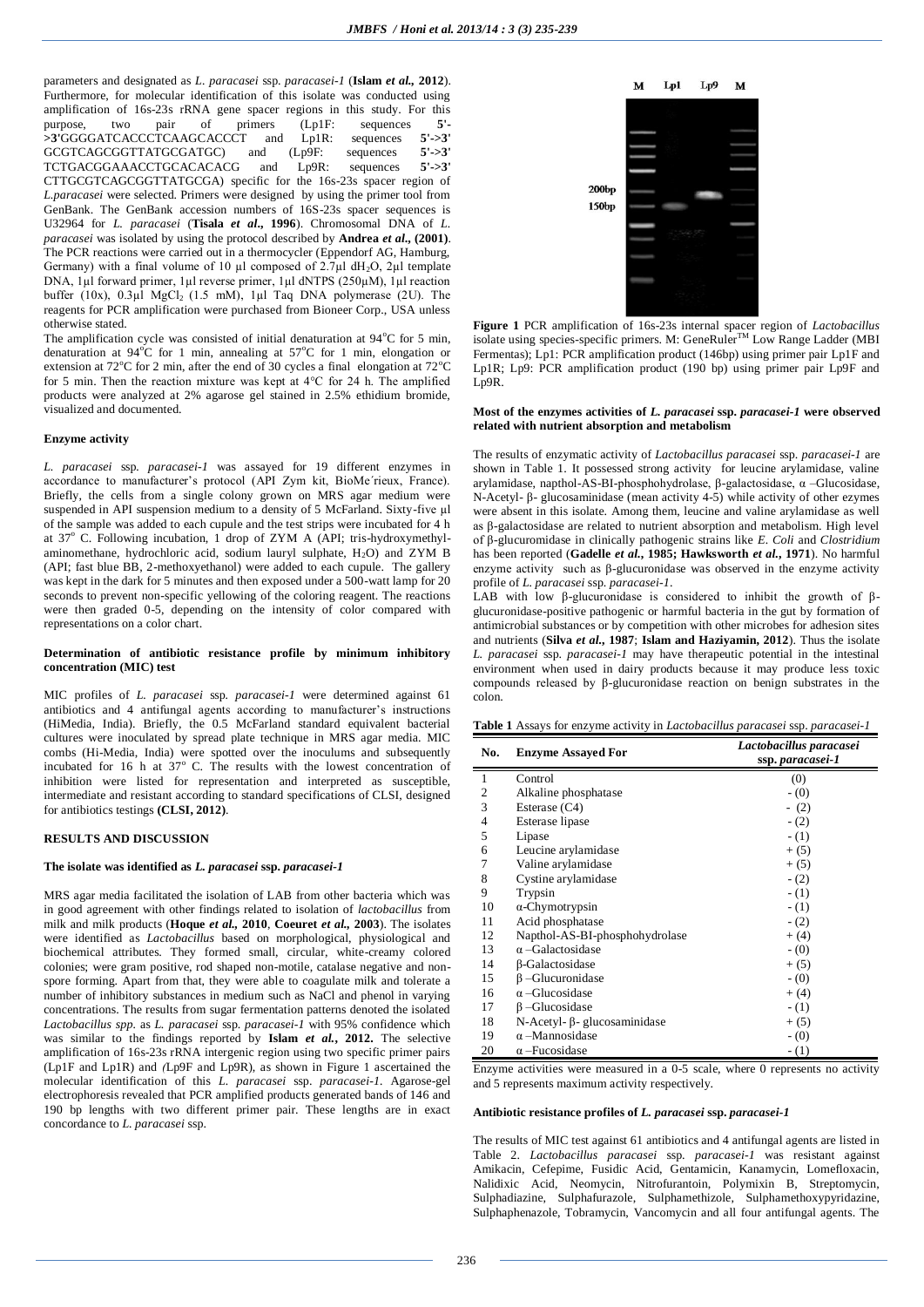isolate was suceptible to β-lactam antibiotics such as penicillin or ampicillin, to gram-positive antibiotic such as erythromycin and to braod spectrum antibiotic such as chloramphenicol or tetracyclin. On the other hand, *L. paracasei* ssp. *paracasei-1* was resistant to gram negative spectrum antibiotic nalidixic acid, aminoglycoside antibiotic kanamycin and streptomycin and cephalosporin antibiotic cefepime. The resistnace of gram-negative spectrum antibiotic nalidixic acid seems to be a common feature in lactobacillus strains (**Lara-villoslada** *et al.,* **2007; Zhou** *et al.,* **2005**). Resistance against aminoglycosides such as neomycin, kanamycin, streptomycin and gentamicin has been observed frequently among lactobacilli (**Coppola** *et al.,* **2005; Danielson and Wind, 2003; Zhou** *et al.,* **2005**). In addition, resistance against vancomycin, a glycopeptide antibiotic was observed which was agreement with previous findings that certain species of *Lactobacillus* genus were inherently resistant (**Lara-villoslada** *et al.,* **2007**).

Study on the antibiotic resistance of LAB has seen a dramatic rise in the last decade due to three key reasons. Firstly, there is the possibility of exchange of resistance factors with other microorganisms, particularly the pathogenic ones. Secondly *Lactobacilli* have been reported as etiological agents, albeit in few cases, of endocaditis that can be controlled by antibiotic therapy. Lastly, the use of *Lactobacilli* as probiotic supplement in cases of gastrointestinal disorders depend on the knowledge of their antibiotic resistance to reinforce the concomitant antibiotic therapy **(Lee and Wong, 1998)**. Our findings provide a basal prediction on the behaviour of this isolate against antibiotic therapies. Additional questions could arise whether such microbial culture should be deliberately released in the food chain, although intra-and interspecies transfer of resistance properties need to be proven for this isolate.

**Table 2** Antibiotic resistance profile of *L. paracasei* ssp. *paracasei-1*

| <b>Antibiotic Name</b>   | Range $(\mu g)$                         | <b>MIC</b> value | <b>Antibiotic Name</b>           | Range $(\mu g)$                    | <b>MIC</b> value |
|--------------------------|-----------------------------------------|------------------|----------------------------------|------------------------------------|------------------|
| Amikacin                 | A: $256 - 0.1$                          | 256              | o-trimoxazole                    | A: 240 - 0.01                      | 60               |
|                          | $B: 4 - 0.001$<br>A: 240 - 0.01         |                  |                                  | $B: 4-0.001$<br>A: $240 - 0.01$    |                  |
| Amoxycillin              | $B: 4 - 0.001$                          | 0.5              | Erythromycin                     | $B: 4 - 0.001$                     | 0.1              |
|                          | A: 240 - 0.01                           |                  |                                  | A: 240 - 0.01                      |                  |
| Amoxyclav                | $B: 4 - 0.001$                          | 5                | Fusidic Acid                     | $B: 30 - 0.001$                    | 240              |
| Ampicillin               | A: $256 - 2$                            | 0.256            | Gatifloxacin                     | A: $64 - 0.01$                     | 4                |
|                          | $B: 2.048 - 0.016$<br>A: $128 - 0.01$   |                  |                                  | $B: 2 - 0.001$<br>A: $240 - 0.01$  |                  |
| Azithromycin             | $B: 2 - 0.0001$                         | 0.1              | Gentamicin                       | $B: 5 - 0.001$                     | 128              |
| Azlocillin               | A: 240 - 0.01                           | 0.01             | Kanamycin                        | A: $240 - 0.01$                    | 240              |
|                          | $B: 16 - 0.001$                         |                  |                                  | $B: 30 - 0.001$                    |                  |
| Aztreonam                | A: 240 - 0.01                           | 5                | Levofloxacin                     | A: $240 - 0.01$                    | $\overline{c}$   |
|                          | $B: 2 - 0.0001$<br>A: $256 - 2$         |                  |                                  | $B: 5 - 0.005$<br>A: $240 - 0.01$  |                  |
| <b>Benzyl Penicillin</b> | $B: 2.048 - 0.016$                      | 8                | Lincomycin                       | $B: 30 - 0.001$                    | 3                |
|                          | A: 512 - 0.01                           | $\overline{4}$   |                                  | A: $240 - 0.01$                    |                  |
| Carbenicillin            | $B: 32 - 0.01$                          |                  | Linezolid                        | $B: 8 - 0.001$                     | 0.5              |
| Cefalexin                | A: $240-0.01$                           | $\mathbf{1}$     | Lomefloxacin                     | A: $240 - 0.01$                    | 120              |
|                          | $B: 30-0.001$<br>A: 240 - 0.01          |                  |                                  | $B: 4 - 0.001$<br>A: $240 - 0.01$  |                  |
| Cefazolin                | $B: 4 - 0.001$                          | $\mathbf{1}$     | Methicillin                      | $B: 4 - 0.001$                     | 0.5              |
|                          | A: $240 - 0.01$                         |                  |                                  | A: $240 - 0.01$                    |                  |
| Cefdinir                 | $B: 4 - 0.001$                          | 10               | Minocycline                      | $B: 4 - 0.001$                     | $\overline{c}$   |
| Cefepime                 | A: 240 - 0.01                           | 256              | Mupirocin                        | A: 240 - 0.01                      | 30               |
|                          | $B: 4 - 0.001$                          |                  |                                  | $B: 30 - 0.001$                    |                  |
| Cefotaxime               | A: 240 - 0.01<br>$B: 30 - 0.001$        | 8                | Nalidixic Acid                   | A: 240 - 0.01<br>$B: 8 - 0.001$    | 240              |
|                          | A: $240 - 0.01$                         |                  |                                  | A: $240 - 0.01$                    |                  |
| Cefpirome                | $B: 30 - 0.001$                         | 30               | Neomycin                         | $B: 30 - 0.001$                    | 120              |
| Ceftazidime              | A: 240 - 0.01                           | 7.5              | Nitrofurantoin                   | A: 240 - 0.01                      | 60               |
|                          | $B: 30 - 0.001$                         |                  |                                  | $B: 30 - 0.001$                    |                  |
| Ceftriaxone              | A: $240 - 0.01$<br>$B: 30 - 0.001$      | 7.5              | Norfloxacin                      | A: 240 - 0.01<br>$B: 8 - 0.001$    | 4                |
|                          | A: $240 - 0.01$                         |                  |                                  | A: $64 - 0.01$                     |                  |
| Chloramphenicol          | $B: 8 - 0.001$                          | 0.5              | Ofloxacin                        | $B: 8 - 0.001$                     | 32               |
| Ciprofloxacin            | A: $240 - 0.01$                         | $\overline{c}$   | Oxacillin                        | A: $256 - 2$                       | 2.048            |
|                          | $B: 2 - 0.001$                          |                  |                                  | B: 2.048-0.016                     |                  |
| Clarithromycin           | A: $240 - 0.01$<br>$B: 16 - 0.001$      | 0.1              | Pefloxacin                       | A: $240 - 0.01$<br>$B: 30 - 0.001$ | 60               |
|                          | A: 240 - 0.01                           |                  |                                  | A: $240 - 0.01$                    |                  |
| Clindamycin              | $B: 8 - 0.001$                          | 0.1              | Piperacillin/Tazobactum          | $B: 30 - 0.001$                    | 5                |
| Colistin                 | A: $240 - 0.01$                         |                  | Polymixin B                      | A: $240 - 0.01$                    | 240              |
|                          | $B: 30 - 0.001$                         |                  |                                  | $B: 32 - 0.001$                    |                  |
| Pristinomycin            | A: 240 - 0.01<br>$B: 30 - 0.001$        | 0.1              | Sulphamethoxypyridazine          | A: $240 - 0.01$<br>$B: 30 - 0.001$ | 240              |
|                          | A: 240 - 0.01                           |                  |                                  | A: 240 - 0.01                      |                  |
| Rifampicin               | $B: 32 - 0.001$                         | 1                | Sulphaphenazole                  | $B: 30 - 0.001$                    | 240              |
| Roxithromycin            | A: 240 - 0.01<br>0.1                    | Teicoplanin      | A: 240 - 0.01                    | 5                                  |                  |
|                          | $B: 30 - 0.001$<br>A: 64 - 0.01         |                  |                                  | $B: 1 - 0.001$<br>A: $240 - 0.01$  |                  |
| Sparfloxacin             | $B: 2 - 0.001$                          | $0.5\,$          | Tetracycline                     | $B: 5 - 0.01$                      | 1                |
|                          | A: 240 - 0.01                           |                  |                                  | A: 240 - 0.01                      |                  |
| Streptomycin             | $B: 30 - 0.001$                         | 120              | Ticarcillin                      | $B: 16 - 0.001$                    | 0.1              |
| Sulfasomidine            | A: 240 - 0.01                           |                  | Tobramycin                       | A: 240 - 0.01                      | 240              |
|                          | $B: 30 - 0.001$                         |                  |                                  | $B: 16 - 0.001$                    |                  |
| Sulphadiazine            | A: 240 - 0.01<br>240<br>$B: 30 - 0.001$ | Trimethoprim     | A: 240 - 0.01<br>$B: 32 - 0.001$ | 10                                 |                  |
|                          | A: 240 - 0.01                           |                  |                                  | A: 240 - 0.01                      |                  |
| Sulphafurazole           | $B: 30 - 0.001$                         | 240              | Vancomycin                       | $B: 4 - 0.001$                     | 128              |
| Sulphamethizole          | $A: 240 - 0.01$                         | 240              |                                  |                                    |                  |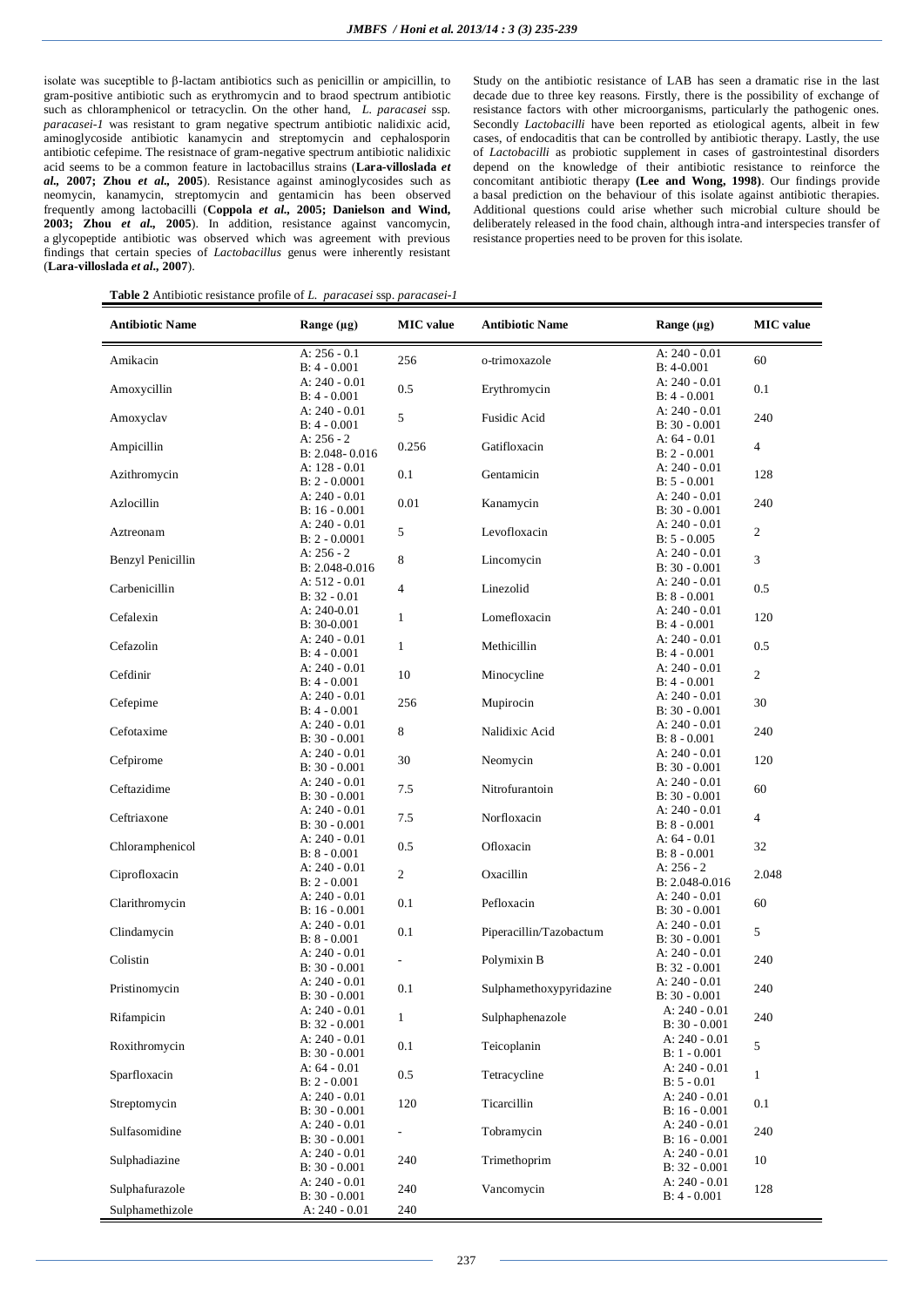|                          | $B: 30 - 0.001$                      |     |              |                                            |  |  |
|--------------------------|--------------------------------------|-----|--------------|--------------------------------------------|--|--|
| <b>Antifungal Agents</b> |                                      |     |              |                                            |  |  |
| Amphotericin B           | A: $32 - 0.25$<br>$B: 0.256 - 0.002$ | 32  | Ketoconazole | A: $32 - 0.25$<br>B: 0.256<br>32<br>0.002  |  |  |
| Fluconazole              | A: $256 - 2$<br>$B: 2.048 - 0.016$   | 256 | Itraconazole | A: $32 - 0.25$<br>B: 0.256<br>-32<br>0.002 |  |  |

S= susceptible (MIC ≤ 4 µg/ml), I= intermediate (MIC= 8-32 µg/ml ), R= Resistant (MIC≥64 µg/ml); A & B denotes individual strip.

### **CONCLUSION**

It could be concluded that insight into phenotypic properties of probiotic strain could serve a basis for functional food ingredients as dietary supplements towards the welbeing of the consumers. This information is particularly important for the development of functional and comparative approaches to unravel the in situ functionality of these probiotic strains in the gastro-intestinal tract of human. These advances could ultimately be utilized towards the development of novel and designer probiotics with a predestined impact on human health.

**Acknowledgments:** The author acknowledges the cooperation of Muhammad Zahidul Hoque, Chairman and CEO, Bio-Xin Pvt. Limited (Former Head, Probiotics Project, Renata Limited) Dhaka, Bangladesh and Prof Dr. Kohondoker Moazzem Hossain, Biotechnology and Genetic Engineering Discipline, Khulna University, Bangladesh.

#### **REFERENCES**

ADAMS, M. R., MARTEAU, P. 1995. On the safety of lactic acid bacteria from food. *International Journal of Food Microbiology*, 27, 263– 264.

ADAMS, M. R. 1999. Safety of industrial lactic acid bacteria. *Journal of Biotechnology*, 68, 171–178.

AGUIRRE, M., COLLINS, M. D. 1993. Lactic acid bacteria and human clinical infection. *Journal of Applied Bacteriology*, 75, 95–107.

AHN, C., THOMPSON, D. C., DUNCAN, C. , STILES, M. E. 1992. Mobilization and location of the genetic determinant of chloramphenicol resistance from *Lactobacillus plantarum* ca TC2R. *Plasmid*, 27, 169– 176.

ANDREA, M., PERIL, R., RAUL, R. 2001. Methods for plasmid and genomic DNA isolation from *Lactobacilli*. *Methods in Biotechnology*, 14, 136-137.

BOEKHORST, J., HELMER, Q., KLEEREBEZEM, M., SIEZEN, R.J. 2006. Comparative analysis of proteins with a mucus-binding domain found exclusively in lactic acid bacteria. *Microbiology*, 152, 273–280.

BOEKHORST, J., WELS, M., KLEEREBEZEM, M., SIEZEN, R.J. 2006. The predicted secretome of Lactobacillus plantarumWCFS1 sheds light on interactions with its environment. *Microbiology*, 152, 3175–3183.

CHARTERIS, W. P., KELLY, P. M., MORELLI, L., COLLINS, J. K. 1998. Antibiotic susceptibility of potentially probiotic *Lactobacillus* species. *Journal of Food Protection*, 61, 1636–1643.

CLSI. 2012. Methods for Antimicrobial Susceptibility Testing of Anaerobic Bacteria; Approved Standard—Eighth Edition. CLSI document M11-A8 (ISBN 1-56238-789-8 [Print]; ISBN 1-56238-790-1 [Electronic]). Clinical and Laboratory Standards Institute, 950 West Valley Road, Suite 2500, Wayne, Pennsylvania 19087 USA.

Coeuret, V., Dubernet, S., Bernerdeau, M., Gueguen, M., Vernoux, J.P. 2003. Isolation, characterization and identification of lactobacilli focusing mainly on cheeses and other dairy products. *Lait* , 83, 269-306.

COPPOLA, R., SUCCI, M., TREMONTE, P., REALE, A., SALZANO, G., SORRENTINO, E. 2005. Antibiotic susceptibility of *Lactobacillus rhamnosus* strain isolated from Parmigiano Reggiano cheese. *Lait* , 85, 193-204.

CURRAGH, H. J., COLLINS, M. A. 1992. High levels of spontaneous drug resistance in *Lactobacillus*. *Journal of Applied Bacteriology*, 73, 31– 36.

DANIELSON, M., WIND, A. 2003. Susceptibility of *Lactobacillus* spp. to antimicrobial agents. *International Journal of Food Microbiology*, 82, 1-11.

EFSA, 2008. Technical guidance prepared by the Panel on Additives and Products or Substances in Animal Feed (FEEDAP) on the update of the criteria used in the assessment of bacterial resistance to antibiotics of human and veterinary importance. *The EFSA Journal*, 732, 1–15.

FONS, M., HEGE, T., LADIRE, M., RAIBAUD, P., DUCLUZEAU, R., MAGUIN, E. 1997. Isolation and characterization of a plasmid from *Lactobacillus fermentum* conferring erythromycin resistance. *Plasmid*, 37, 199– 203.

GADELLE, D., RAIBAND, P., SACQUET, E. 1985. Β-Glucuronidase activities of intestinal bacteria determined both in vitro and in vivo in gnotobiotic rats. *Applied and Environmental Microbiology,* 49, 682-685.

GARDINER, G., ROSS, R. P., COLLINS, J. K., FITZGERALD, G., STANTON, C. 1998. Development of a probiotic cheddar cheese containing human-derived

*Lactobacillus paracasei* strains. *Applied and Environmental Microbiology*, 64, 2192–2199.

GASSER, F. 1994. Safety of lactic acid bacteria and their occurrence in human clinical infections. *Bulletin de l'Institut Pasteur*, 92, 45–67.

HAWKSWORTH, G., DRASAR, B.S., HILL, M.J. 1971. Intestinal bacteria and the hydrolysis of glycosidic bonds. *Journal of Medical Microbiology*, 4, 451-459. HLEBA, L., KACANIOVA, M., PAVELKOVA, A., CUBON, J. 2012 Antibiotic resistance of Lactobacilli strains isolated from milk and milk products from middle Slovakia. *Journal of Microbiology, Biotechnology and Food Sciences*, 2, 259-262**.** 

Hoque, M.Z., Akter, F., Hossain, K.M., Rahman, M.S.M., Billah, M.M., Islam, K.M.D. 2010. Isolation, Identification and Analysis of Probiotic Properties of *Lactobacillus* Spp. from Selective Regional Yoghurts. *World Journal of Dairy and Food Sciences*, 5 (1), 39-46.

ISHIWA, H., IWATA, S. 1980. Drug resistance plasmids in *Lactobacillus fermetum*. *Journal of General and Applied Microbiology*, 26, 1980, 71– 74.

ISLAM, K.D., HAZIYAMIN, T. 2012. Probiotics and Health. First edit. Praha: IIUM Press, Kuala Lumpur, 2012. 264 p. ISBN 978-96-741-8240-3.

Islam, T., Sabrin, F., Islam, M.E., Billah, M.M., Islam, K.M.D. 2012. Analysis of antimicrobial activity of *Lactobacillus paracasei* ssp. *paracasei-1* isolated from regional yogurt. *International Research Journal of Applied Life Sciences,* 1(1), 80-89.

KLEEREBEZEM, M., VAUGHAN, E.E. 2009. Probiotic and gut lactobacilli and bifidobacteria: molecular approaches to study diversity and activity. *Annual Review of Microbiology*, 63, 269-290.

KLEEREBEZEM, M., HOLS, P., BERNARD, E., ROLAIN, T., ZHOU, M., SIEZEN, R., BORN, P. 2010. The extracellular biology of the lactobacilli. *FEMS Microbiology Reviews,* 34, 199-230.

LARA-VILLOSLADA, F., Sierra, S., Martin, R., Delgado, S., Rodriguez, J.M., Olivares, M. Xaus, J. 2007. Safety assessment of two probiotic strains, *Lactobacillus coryniformis* CECT5711 and *Lactobacillus gasseri* CECT5714. *Journal of Applied Microbiology*, 103, 175-184.

LEEBER, S., VANDERLEYDEN, J., KEERSMACECKER, S.C.J. 2008. Genes and molecules of Lactobacilli supporting probiotic action. *Microbiology and Molecular Biology Reviews*, 72, 728-764.

LEE, Y.K., WONG, S-F. 1998. Stability of lactic acid bacteria in fermented milk. In: SALMINEN, S., von WRIGHT, A., eds. Lactic acid bacteria, microbiology and functional aspects. First edit. Praha: Marcel Dekker Inc, New York, p. 103– 114, ISBN 978-08-2478-907-7.

LING,W.H., SAXELIN, M., HANNINEN, O., SALMINEN, S. 1994. Enzyme profile of *Lactobacillus* strain GG by a Rapid API ZYM system: a comparison of intestinal bacterial strains. *Microbial Ecology in Health and Disease*, 7, 94-104.

MANNU, L., COMUNIAN, R., SCINTU, M. F. 2000. Mesophilic lactobacilli in Fiore Sardo cheese: PCR-identification and evolution during cheese ripening. *International Dairy Journal*, 10, 383–389.

OSKAR, A., MEYDANI, S.N., RUSSELL, R.M. 2004.Yogurt and gut function. *American Journal of Clinical Nutrition*, 80, 245-256.

OUWEHAND, A. C., SALMINEN, S., ISOLAURI, E. 2002. Probiotics: an overview of beneficial effects. *Antonie Van Leeuwenhoek*, 82, 279–289.

SALMINEN, S., VON WRIGHT, A., MORELLI, L., MARTEAU, P., BRASSART, D., VOS DE, W. M., FONDE'N, R., SAXELIN, M., COLLINS, K., MOGENSEN, G., ISHIWA, H., IWATA, S. 1980. Drug resistance plasmids in *Lactobacillus fermetum*. *Journal of General and Applied Microbiology*, 26, 71– 74.

SIEZEN, R., BOEKHORST, J., MUSCARIELLO, L., MOLENAAR, D., RENCKENS, B., KLEEREBEZEM, M. 2006. Lactobacillus plantarum gene clusters encoding putative cell-surface protein complexes for carbohydrate utilization are conserved in specific gram-positive bacteria. *BMC Genomics*, 7, p. 126.

SILVA, M., JAKOBUS, N., DENEKE, C., GORBACH, S.L. 1987. Antimicrobial substance from a human *Lactobacillus* strain. *Antimicrobial agents and chemotherapy*, 31, 1231-1233.

TANNOCK, G. W., LUCHANSKY, J. B., MILLER, L., CONNELL, H. , THODEANDERSEN, S., MERCER, A. A., KLAENHAMMER, T. R. 1994. Molecular characterization of a plasmid-borne (pGT633) erythromycin resistance determinant (ermGT) from *Lactobacillus reuteri* 100- 63. *Plasmid*, 31, 60– 71. TEUBER, M., MEILE, L., SCHWARZ, F. 1999. Acquired antibiotic resistance

in lactic acid bacteria from food. *Antonie Van Leeuwenhoek*, 76, 115–137.